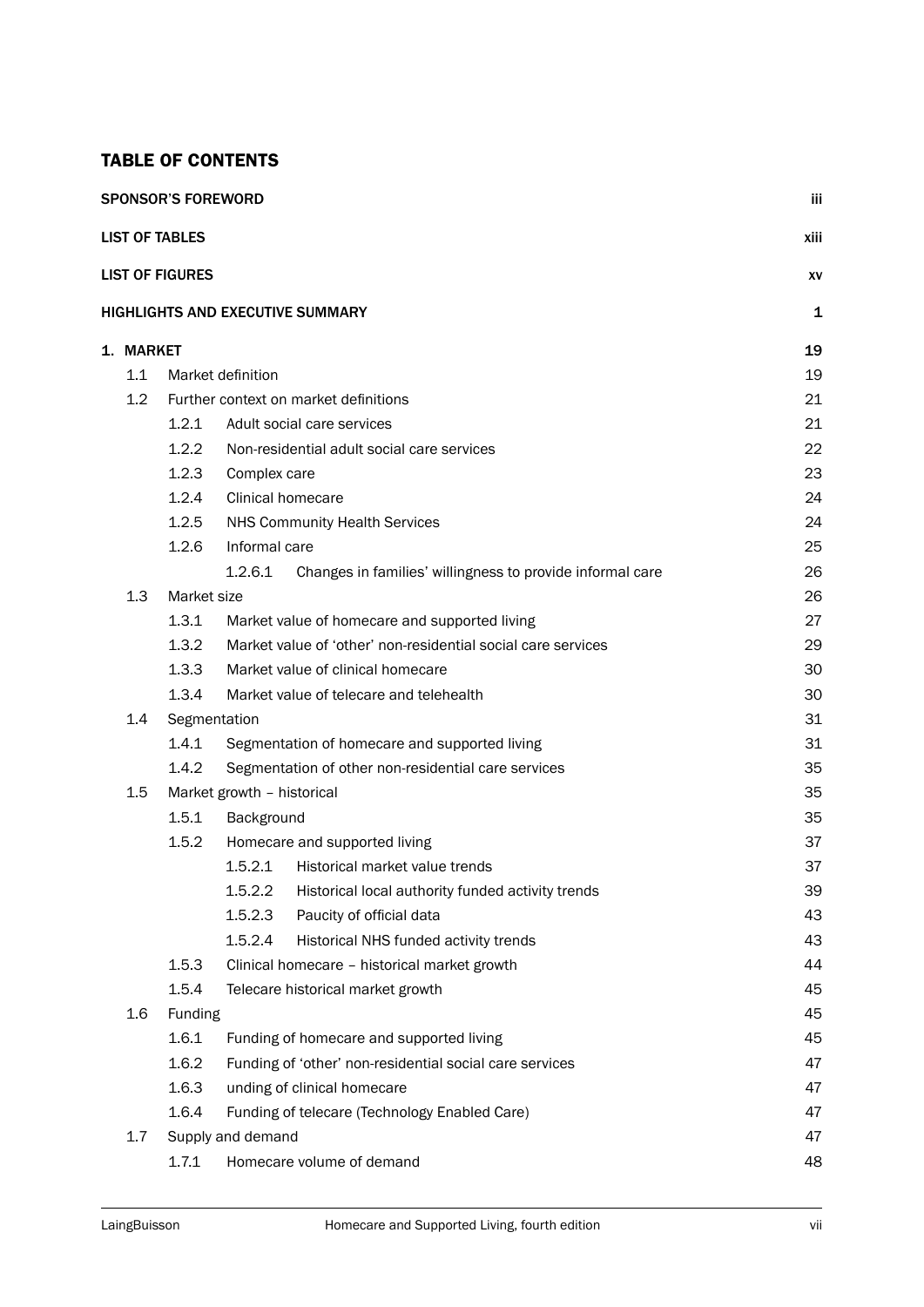|     |                                                            | 1.7.1.1                                               | Impact of Covid-19 on volume of demand for homecare                                 | 50       |  |  |  |
|-----|------------------------------------------------------------|-------------------------------------------------------|-------------------------------------------------------------------------------------|----------|--|--|--|
|     | 1.7.2                                                      |                                                       | Supported living volume of demand                                                   | 51       |  |  |  |
|     |                                                            | 1.7.2.1                                               | Impact of Covid-19 on volume of demand for supported living                         | 52       |  |  |  |
|     | 1.7.3                                                      |                                                       | Regional variations                                                                 | 53       |  |  |  |
|     | 1.7.4                                                      |                                                       | Balance of demand and supply - will workforce shortages constrain supply?           | 53       |  |  |  |
|     |                                                            | 1.7.4.1                                               | Recruitment and retention - workforce statistics from Skills for Care               | 53       |  |  |  |
|     |                                                            | 1.7.4.2                                               | Will labour availability be a hard constraint on future expansion of supply         | 57       |  |  |  |
|     |                                                            | 1.7.4.3                                               | Inadequate rewards for enterprise as a constraint on expansion of supply            | 60       |  |  |  |
|     |                                                            | 1.7.4.4                                               | Constraints on demand                                                               | 60       |  |  |  |
| 1.8 |                                                            | Drivers of demand - future growth prospects           |                                                                                     |          |  |  |  |
|     | 1.8.1                                                      |                                                       | Homecare drivers of demand                                                          | 61       |  |  |  |
|     |                                                            | 1.8.1.1                                               | Demography                                                                          | 61       |  |  |  |
|     |                                                            | 1.8.1.2                                               | Demographic counter drivers of demand for homecare                                  | 62       |  |  |  |
|     |                                                            | 1.8.1.3                                               | Activities of daily living                                                          | 64       |  |  |  |
|     |                                                            | 1.8.1.4                                               | <b>Financial resources</b>                                                          | 64       |  |  |  |
|     | 1.8.2                                                      |                                                       | Supported living drivers of demand                                                  | 66       |  |  |  |
|     |                                                            | 1.8.2.1                                               | Learning disabilities demand drivers                                                | 67       |  |  |  |
|     |                                                            | 1,8.2.2                                               | Projections of supported living services for all younger adults                     | 69       |  |  |  |
|     | 1.8.3                                                      |                                                       | Clinical homecare drivers of demand                                                 | 71       |  |  |  |
|     | 1.8.4                                                      |                                                       | Telecare (and telehealth) drivers of demand                                         | 73       |  |  |  |
|     |                                                            | 1.8.4.1                                               | Barriers to adoption of telehealth at scale                                         | 75       |  |  |  |
|     |                                                            | 1.8.4.2                                               | A broader view of telecare and telehealth technology embedded in a                  |          |  |  |  |
|     |                                                            |                                                       | range of services                                                                   | 75       |  |  |  |
| 1.9 |                                                            |                                                       | Homecare and supported living in Scotland and Wales                                 | 76       |  |  |  |
|     | 1.9.1                                                      | Scotland                                              |                                                                                     | 76       |  |  |  |
|     | 1.9.2                                                      | Wales                                                 |                                                                                     | 78       |  |  |  |
|     | 81<br>1.10 Business models - homecare and supported living |                                                       |                                                                                     |          |  |  |  |
|     |                                                            |                                                       | 1.10.1 Common features of all homecare and supported living business models         | 81       |  |  |  |
|     |                                                            | 1.10.1.1                                              | Asset-light business model                                                          | 81       |  |  |  |
|     |                                                            | 1.10.1.2                                              | Providers as intermediaries between care workers and customers                      | 81       |  |  |  |
|     |                                                            | 1.10.1.3                                              | Low pay                                                                             | 82       |  |  |  |
|     | 1.10.2                                                     |                                                       | Full service (employed carers) or introduction only agencies (self-employed carers) | 82       |  |  |  |
|     | 1.10.3                                                     |                                                       | Mainstream 'time and task' dispersed homecare (short duration visits)               | 83       |  |  |  |
|     | 1.10.4                                                     | Live-in homecare                                      |                                                                                     | 86       |  |  |  |
|     | 1.10.5                                                     |                                                       | Supported living and homecare delivered to clustered settings                       | 87       |  |  |  |
|     |                                                            |                                                       | 1.10.5.1 Housing with care developments                                             | 87       |  |  |  |
|     |                                                            |                                                       | 1.10.5.2 Supported living in clustered settings                                     | 89<br>93 |  |  |  |
|     | 1.10.6.                                                    | On-line platforms and tech-enabled homecare providers |                                                                                     |          |  |  |  |
|     | 1.10.7                                                     | Complex care                                          |                                                                                     | 94       |  |  |  |
|     | 1.10.8                                                     | Reablement                                            |                                                                                     | 95       |  |  |  |
|     | 1.10.9                                                     | Franchises                                            |                                                                                     | 95       |  |  |  |
|     |                                                            |                                                       | 1.10.10 Outcome-based commissioning                                                 | 96       |  |  |  |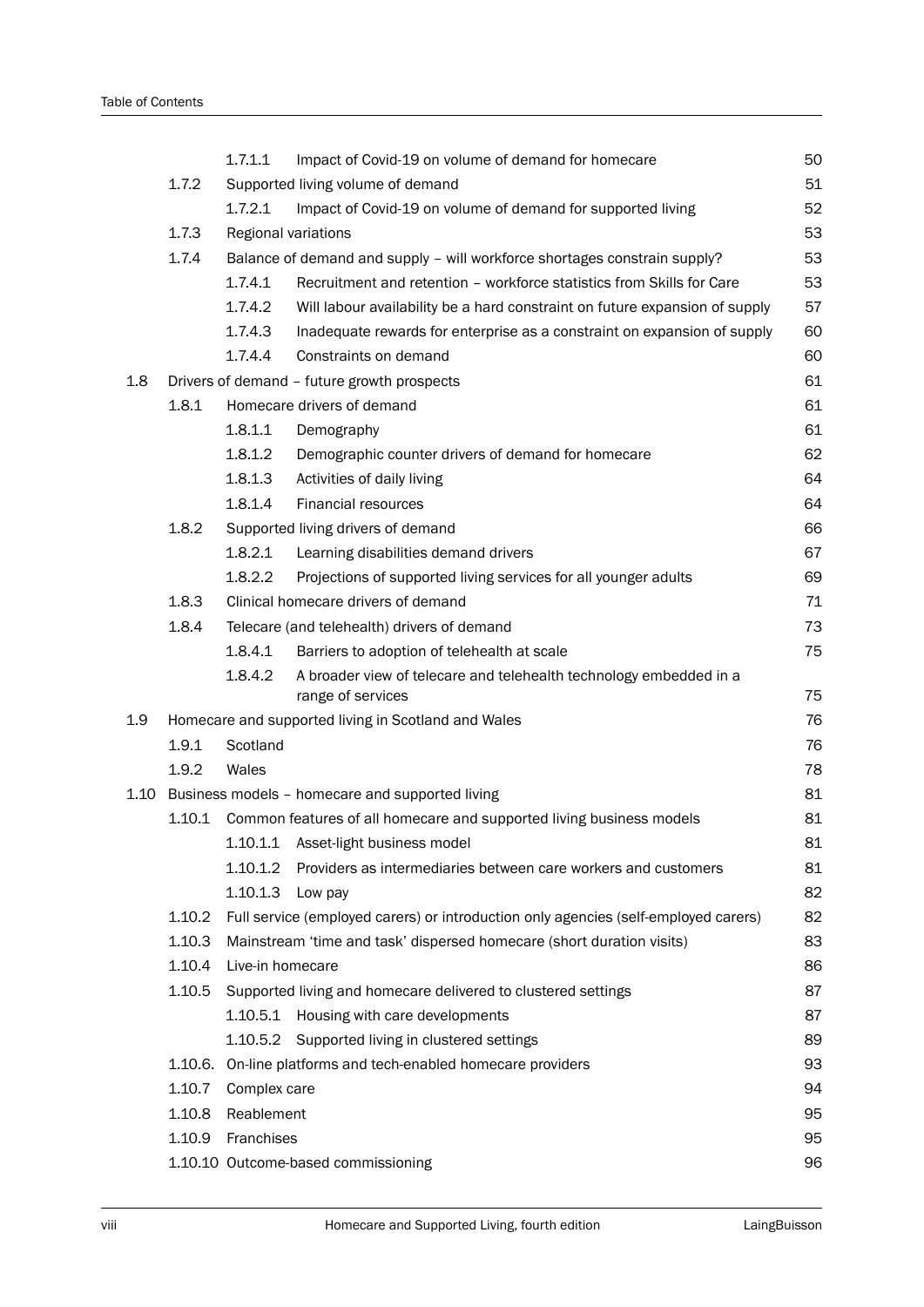|     |        | 1.10.11 Clinical homecare       |                                                                                            | 96  |
|-----|--------|---------------------------------|--------------------------------------------------------------------------------------------|-----|
|     |        |                                 | 1.10.12 Telecare and telehealth                                                            | 97  |
|     |        | 1.11 Key operational statistics |                                                                                            | 97  |
|     |        |                                 | 1.11.1 Hourly charge-out rates                                                             | 97  |
|     | 1.11.2 | Operating margins               |                                                                                            | 100 |
|     |        | 1.12 Performance measures       |                                                                                            | 100 |
|     |        |                                 | 1.12.1 EBITDA as a percentage of revenue                                                   | 101 |
|     |        |                                 | 1.12.1.1 Homecare EBITDA as a percentage of revenue                                        | 101 |
|     |        |                                 | 1.12.1.2 Supported living EBITDA as a percentage of revenue                                | 102 |
|     |        |                                 | 1.12.2 CQC ratings in England                                                              | 103 |
|     |        |                                 | 1.12.3 Service user satisfaction in England                                                | 105 |
|     |        |                                 | 2. GOVERNMENT POLICY AND REGULATION                                                        | 107 |
| 2.1 |        |                                 | History: emergence of the independent sector as the dominant supplier of adult social care |     |
|     |        | services from the late 1970s    |                                                                                            | 107 |
|     | 2.1.1  |                                 | Emergence of a large scale, publicly financed homecare sector from 1993                    | 108 |
|     | 2.1.2  |                                 | Benign financial environment 2003-2009                                                     | 109 |
|     | 2.1.3  |                                 | Austerity 2011/12 -                                                                        | 109 |
|     | 2.1.4  |                                 | Why did outsourcing of social care become mainstream so rapidly?                           | 109 |
| 2.2 |        |                                 | Policy context - much cross-party consensus, other than on funding                         | 110 |
| 2.3 |        | and supported living            | Main areas of government policy which impact on the operating environment for homecare     | 111 |
| 2.4 |        |                                 | Public funding of social services                                                          | 111 |
| 2.5 |        | Regulation of social services   |                                                                                            | 111 |
|     | 2.5.1  |                                 | Underpinning legislation in England - Health and Social Care Act 2008                      | 111 |
|     |        | 2.5.1.1                         | <b>Fundamental Standards</b>                                                               | 112 |
|     | 2.5.2  |                                 | Scotland, Wales and Northern Ireland                                                       | 113 |
|     | 2.5.3  |                                 | Scope of regulation - services covered and not covered in England                          | 113 |
|     | 2.5.4  |                                 | Scope of regulation in Wales and Scotland                                                  | 114 |
|     | 2.5.5  | Registrable entities            |                                                                                            | 115 |
|     | 2.5.6  |                                 | History of last two decades - deregulation accompanied by tougher enforcement              | 115 |
|     |        | 2.5.6.1                         | Replacement of National Minimum Standards with less prescriptive                           |     |
|     |        |                                 | <b>Essential Standards</b>                                                                 | 115 |
|     |        | 2.5.6.2                         | Fundamental Standards of Quality and Safety 2014-                                          | 115 |
|     |        | 2.5.6.3                         | Risks to providers from breaches of regulations and Fundamental Standards                  | 116 |
|     |        | 2.5.6.4                         | Stronger enforcement powers                                                                | 116 |
|     |        | 2.5.6.5                         | CQC market oversight regime                                                                | 116 |
|     |        | 2.5.6.6                         | CQC's next phase of regulation consultation                                                | 117 |
|     |        | 2.5.6.7                         | CQC's new strategy for regulation - 2021                                                   | 118 |
|     |        | 2.5.6.8                         | Providers' views of regulation                                                             | 118 |
|     | 2.5.7  |                                 | Scotland's rating system                                                                   | 119 |
| 2.6 |        | Regulation of payroll costs     |                                                                                            | 119 |
|     | 2.6.1  |                                 | National Minimum Wage and National Living Wage                                             | 119 |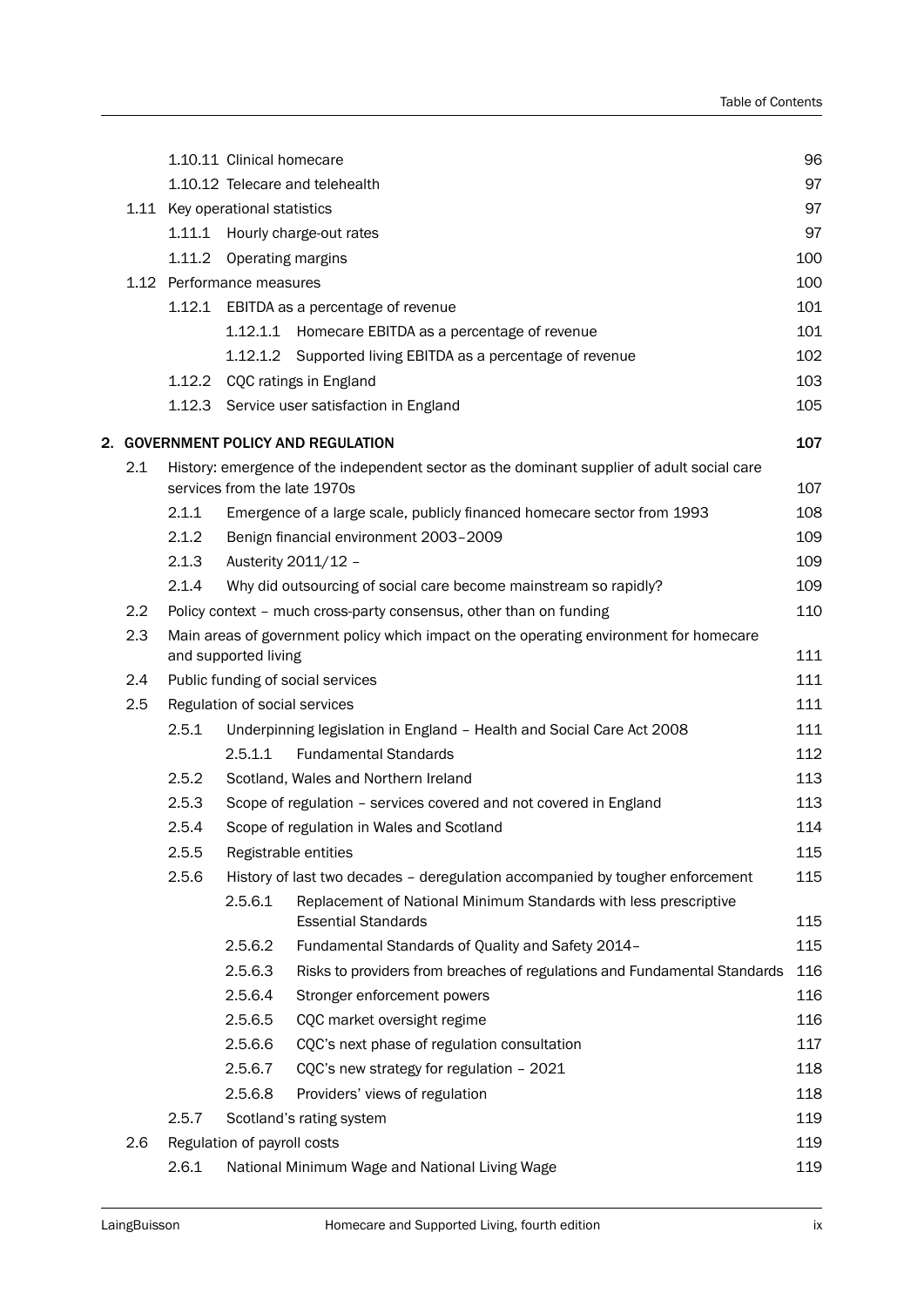|           | 2.6.2               | Pension legislation    |                                                                                               | 121 |
|-----------|---------------------|------------------------|-----------------------------------------------------------------------------------------------|-----|
| 2.7       |                     |                        | Integration of health and social care                                                         | 121 |
|           | 2.7.1               |                        | Integrated Care Systems and Accountable Care Organisations                                    | 122 |
|           | 2.7.2               |                        | The Better Care Fund                                                                          | 122 |
|           | 2.7.3               |                        | Scotland's health and social care integration policy                                          | 123 |
|           | 2.7.4               |                        | Bed blocking - inadequate integration at the health and social care interface                 | 123 |
| 2.8       |                     |                        | Other government policies relating to adult social care                                       | 126 |
|           | 2.8.1               |                        | Personalisation & self-directed care: Direct Payments and personal budgets                    | 126 |
|           | 2.8.2               | Intermediate Care      |                                                                                               | 129 |
|           | 2.8.3               |                        | Charges for publicly funded non-residential care services                                     | 130 |
|           | 2.8.4               |                        | National eligibility criteria                                                                 | 130 |
|           | 2.8.5               |                        | Other aspects of The Care Act 2014                                                            | 131 |
|           |                     | 2.8.5.1                | General responsibilities of local authorities                                                 | 131 |
|           |                     | 2.8.5.2                | Market shaping - duty to promote diversity and quality and to ensure<br>market sustainability | 132 |
|           |                     | 2.8.5.3                | Assessment of need and eligibility criteria                                                   | 132 |
|           |                     | 2.8.5.4                | Duty of local authorities to meet needs for care and support                                  | 132 |
|           |                     | 2.8.5.5                | Duty to prepare personal budgets                                                              | 133 |
|           |                     | 2.8.5.6                | Contracting out of core local authority functions                                             | 133 |
|           | 2.8.6               |                        | National Service Framework for older people and the single assessment process                 | 133 |
|           | 2.8.7               |                        | Consumer information to support choice                                                        | 133 |
|           | 2.8.8               |                        | Long-term care costs - a fair balance between the state and property owners                   | 134 |
| 3. PAYORS |                     |                        |                                                                                               | 139 |
| 3.1       |                     | Payor profile overview |                                                                                               | 139 |
|           | 3.1.1               |                        | Supported living payor profile                                                                | 139 |
|           | 3.1.2               |                        | Homecare payor profile                                                                        | 139 |
| 3.2       |                     |                        | Financial environment by payor type                                                           | 140 |
|           | 3.2.1               |                        | Public funding - austerity not yet over for social care in 2021/22                            | 140 |
|           | 3.2.2               |                        | The NHS and social care funding announcement in September 2021                                | 140 |
|           | 3.2.3               |                        | Impact of a decade of austerity on public funding of social care                              | 143 |
|           | 3.2.4               |                        | Expansion of supported housing - an exception to austerity                                    | 143 |
|           | 3.2.5               | Private funding        |                                                                                               | 145 |
| 3.3       |                     |                        | Market dynamics by payor type - balance of market power                                       | 145 |
|           | 3.3.1               |                        | Publicly funded services - exercise of monopsony purchasing power                             | 145 |
|           | 3.3.2               |                        | Private and quasi-private consumers - market power balanced                                   | 146 |
|           | 3.3.3               |                        | Insurance and other intermediaries                                                            | 146 |
|           | 4. MARKET STRUCTURE |                        |                                                                                               | 147 |
| 4.1       |                     |                        | Market structure - homecare and supported living                                              | 147 |
|           | 4.1.1               |                        | Provider sector and service type                                                              | 147 |
|           | 4.1.2               |                        | Spectrum of providers                                                                         | 148 |
|           | 4.1.3               |                        | Absence of diversification among major homecare groups                                        | 150 |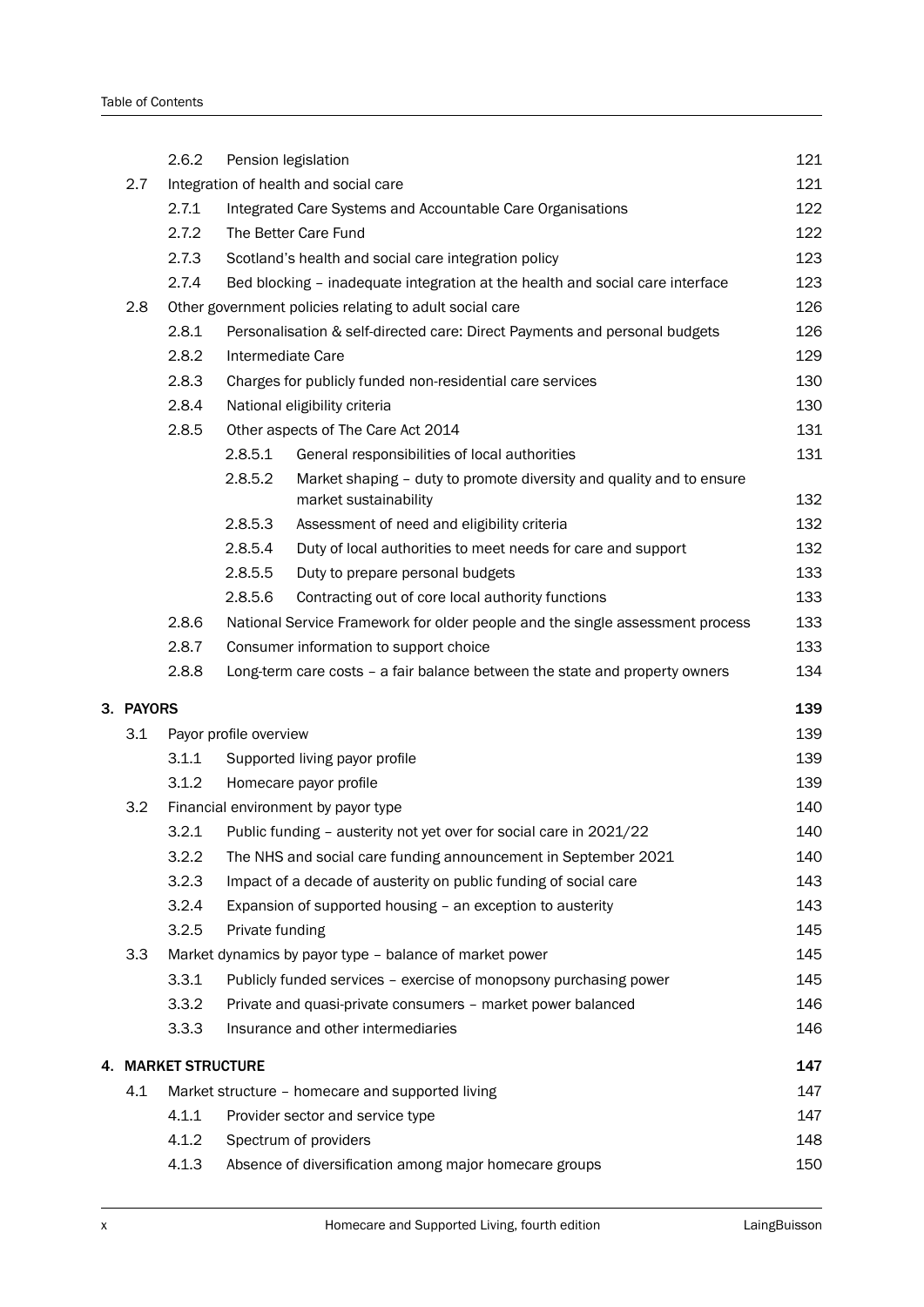|              | 4.1.4                                                         | Market concentration and market leaders by revenue                      | 150 |
|--------------|---------------------------------------------------------------|-------------------------------------------------------------------------|-----|
|              | 4.1.5                                                         | Limited consolidation                                                   | 152 |
|              | 4.1.6                                                         | Scale of individual services                                            | 154 |
|              | 4.1.7                                                         | Exits and entries                                                       | 156 |
|              |                                                               | 4.1.7.1<br>Exits                                                        | 156 |
|              |                                                               | 4.1.7.2<br>Entries                                                      | 160 |
|              | 4.1.8                                                         | Business failures and recapitalisations                                 | 161 |
|              | 4.1.9                                                         | Sources of capital                                                      | 161 |
|              |                                                               | 4.1.9.1<br>Private equity                                               | 161 |
|              |                                                               | 4.1.9.2<br>Publicly traded companies                                    | 162 |
|              |                                                               | 4.1.9.3<br>Other sources of capital                                     | 162 |
|              | 4.1.10                                                        | Segmentation by provider sector                                         | 162 |
|              |                                                               | 4.1.11 Economies of scale and scope                                     | 162 |
|              |                                                               | 4.1.12 Value of brands                                                  | 163 |
|              | 4.1.13                                                        | Diversification                                                         | 163 |
| 4.2          |                                                               | Market structure - clinical homecare                                    | 164 |
|              | 4.2.1                                                         | Market concentration and market leaders by revenue                      | 164 |
|              | 4.2.2                                                         | Consolidation                                                           | 164 |
|              | 4.2.3                                                         | Exits and entries                                                       | 164 |
|              | 4.2.4                                                         | Business failures and recapitalisations                                 | 165 |
|              | 4.2.5                                                         | Sources of capital                                                      | 165 |
|              | 4.2.6                                                         | Segmentation by provider type                                           | 165 |
|              | 4.2.7                                                         | Economies of scale and scope                                            | 165 |
| 5. INVESTORS |                                                               |                                                                         | 167 |
| 5.1          | Major transactions in the homecare and supported living space | 167                                                                     |     |
| 5.2          |                                                               | Current investors in homecare and supported living and their portfolios | 170 |
|              | 5.2.1                                                         | <b>AMP Capital</b>                                                      | 171 |
|              | 5.2.2                                                         | Apposite Capital                                                        | 172 |
|              | 5.2.3                                                         | <b>Business Growth Fund</b>                                             | 173 |
|              | 5.2.4                                                         | <b>Bridges Fund Management</b>                                          | 173 |
|              | 5.2.5                                                         | <b>Charterhouse Capital Partners</b>                                    | 174 |
|              | 5.2.6                                                         | <b>Duke Street</b>                                                      | 175 |
|              | 5.2.7                                                         | <b>Elysian Capital</b>                                                  | 176 |
|              | 5.2.8                                                         | Icon Infrastructure                                                     | 176 |
|              | 5.2.9                                                         | Montreux Capital Management                                             | 177 |
|              | 5.2.10                                                        | <b>OMERS Private Equity</b>                                             | 177 |
|              | 5.2.11                                                        | Passion Capital                                                         | 178 |
|              | 5.2.12                                                        | Sovereign Capital Partners                                              | 178 |
|              | 5.2.13                                                        | <b>Vitruvian Partners</b>                                               | 180 |
| 5.3          | Past investors                                                |                                                                         | 180 |
|              |                                                               |                                                                         |     |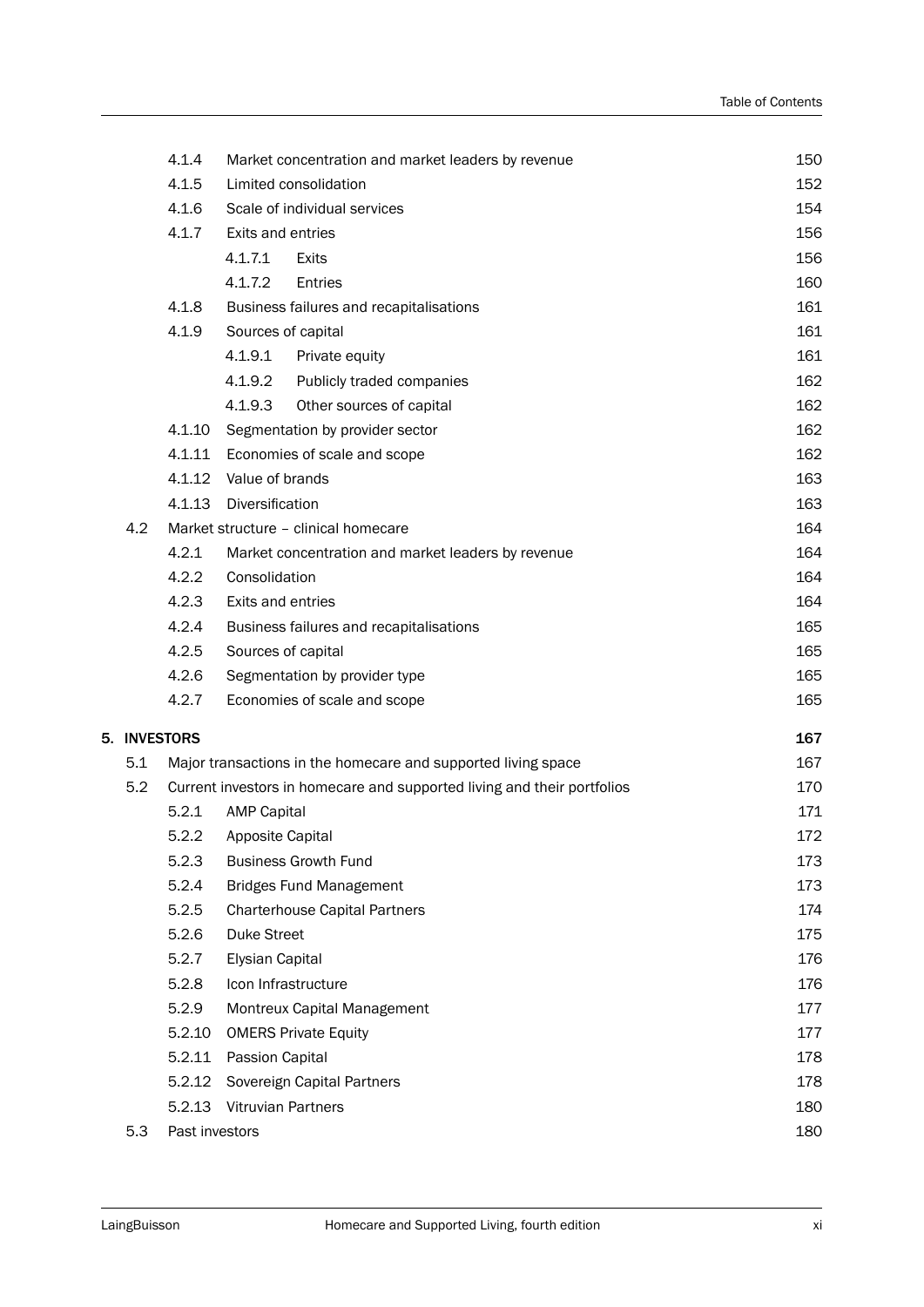| 6.                                        | <b>MARKET POTENTIAL</b>               |                                 |                                                                          |     |  |  |  |  |
|-------------------------------------------|---------------------------------------|---------------------------------|--------------------------------------------------------------------------|-----|--|--|--|--|
|                                           | 6.1                                   |                                 | Artificial intelligence                                                  |     |  |  |  |  |
|                                           | 6.2                                   | Tech-enabled homecare providers | 184                                                                      |     |  |  |  |  |
|                                           | 6.3                                   |                                 | Integration of health and social care                                    | 185 |  |  |  |  |
|                                           | 6.4                                   |                                 | Alternative models emerging from the social work and nursing professions | 185 |  |  |  |  |
|                                           |                                       | 6.4.1                           | Local Area Coordination model                                            | 185 |  |  |  |  |
|                                           |                                       | 6.4.2                           | The Buurtzorg model                                                      | 186 |  |  |  |  |
|                                           |                                       | 6.4.3                           | Scope for applying alternative models in the UK                          | 186 |  |  |  |  |
| <b>APPENDIX 1. GLOSSARY</b><br>187        |                                       |                                 |                                                                          |     |  |  |  |  |
| <b>APPENDIX 2. KEY LEGISLATION</b><br>191 |                                       |                                 |                                                                          |     |  |  |  |  |
|                                           |                                       |                                 | <b>APPENDIX 3. REGULATORS</b>                                            | 193 |  |  |  |  |
|                                           |                                       |                                 | APPENDIX 4. PROFILES OF MAJOR OPERATORS                                  | 195 |  |  |  |  |
|                                           |                                       |                                 | <b>APPENDIX 5. TRADE BODIES</b>                                          | 281 |  |  |  |  |
|                                           | 283<br>APPENDIX 6. FINANCIAL APPENDIX |                                 |                                                                          |     |  |  |  |  |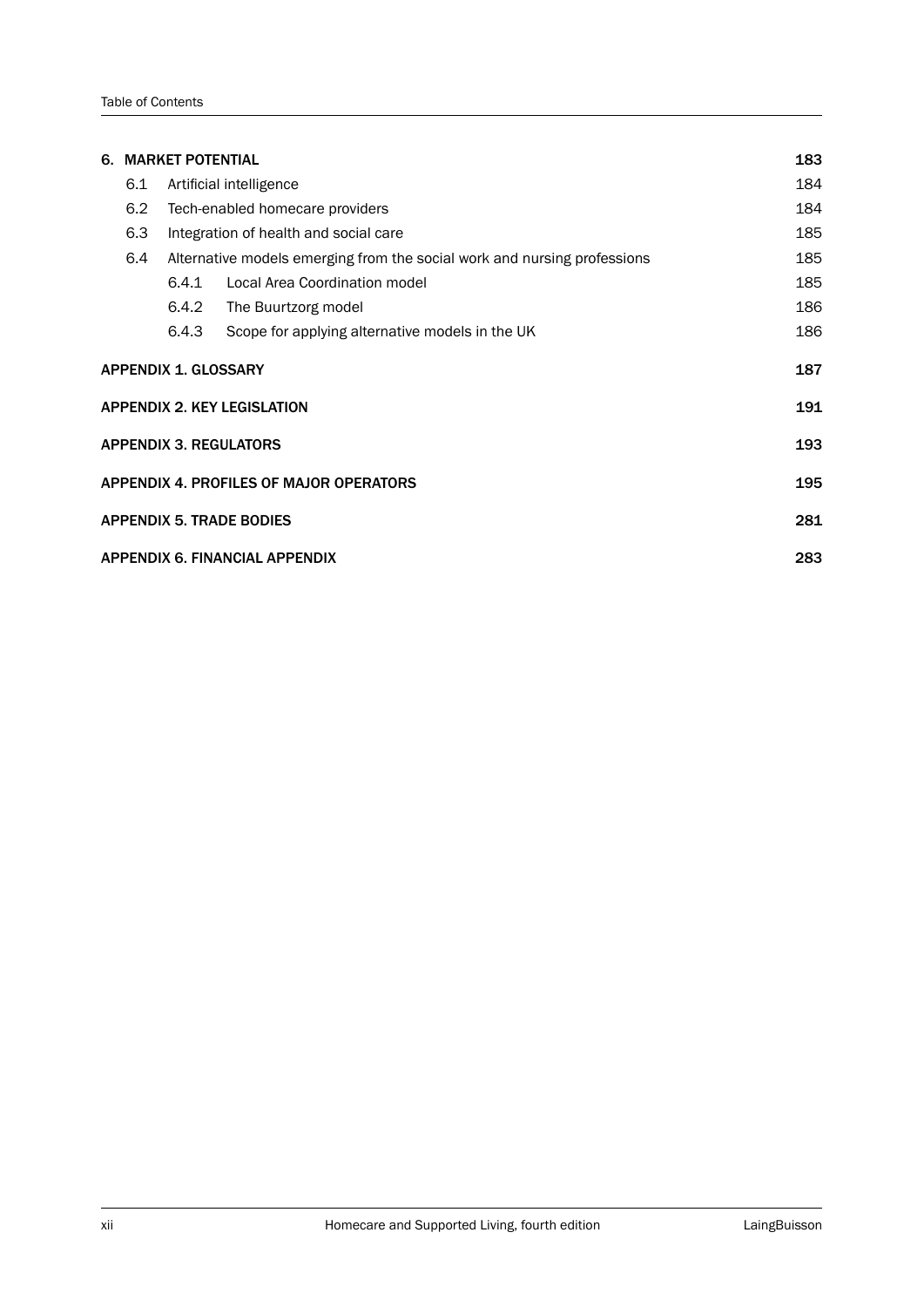## LIST OF TABLES

| Table 1.1  | Registration status of CQC registered homecare and supported living services (locations)<br>in England, all sectors (for-profit, not-for-profit and statutory), mid-2021 | 19  |
|------------|--------------------------------------------------------------------------------------------------------------------------------------------------------------------------|-----|
| Table 1.2  | Value of supply of homecare and supported living by sector and age, England and UK<br>estimate, 2019/20                                                                  | 28  |
| Table 1.3  | Estimated value of independent sector supply of homecare and supported living, by age,<br>source of funding and support need, England, £ million, 2019/20                | 32  |
| Table 1.4  | Estimated value of independent sector supply of homecare by age, source of funding<br>and whether short duration visits or sessional/live-in/sleeper, England, 2018/19   | 34  |
| Table 1.5  | Historical trends in local authority funded homecare and supported living activity, contact<br>hours, 1992-2020                                                          | 39  |
| Table 1.6  | Intensity (hours per resident per week) of local authority funded homecare, all clients,<br>England, 2000-2014                                                           | 42  |
| Table 1.7  | Estimated number of homecare and supported living services registered with CQC,<br>England by region, number of service users and number per 1,000 population, 2020      | 52  |
| Table 1.8  | Staff turnover rates in independent sector domiciliary and residential care, England,<br>2019/20                                                                         | 55  |
| Table 1.9  | Activities of daily living                                                                                                                                               | 64  |
| Table 1.10 | Projected units of supported housing by client group in England, base case, in thousand<br>units, 2015-2030                                                              | 71  |
| Table 1.11 | Gross expenditure on selected domiciliary personal social services, Wales, 2014/15                                                                                       | 80  |
| Table 1.12 | Leading providers of homecare services into extra care (a.k.a. housing with care)<br>developments, England                                                               | 88  |
| Table 1.13 | Pro forma minimum cost structure of the short duration visiting model of homecare,<br>illustrated at National Living Wage for all care workers, 2021/22                  | 98  |
| Table 1.14 | Operating margins (EBITDA) of major (solus) homecare providers with consolidated<br>accounts                                                                             | 100 |
| Table 2.1  | Costs of local authority in-house and outsourced social care services, England average,<br>2019/20                                                                       | 107 |
| Table 2.2  | Minimum employers stakeholder pension contributions                                                                                                                      | 121 |
| Table 2.3  | Delayed transfers of care (DTOC) in NHS hospitals by reason, England, February 2020                                                                                      | 124 |
| Table 2.4  | People using community-based services commissioned by English councils during<br>2019/20 by type of commissioning arrangement, numbers                                   | 127 |
| Table 2.5  | People using community-based services commissioned by English councils during<br>2019/20 by type of commissioning arrangement, percentages                               | 128 |
|            |                                                                                                                                                                          |     |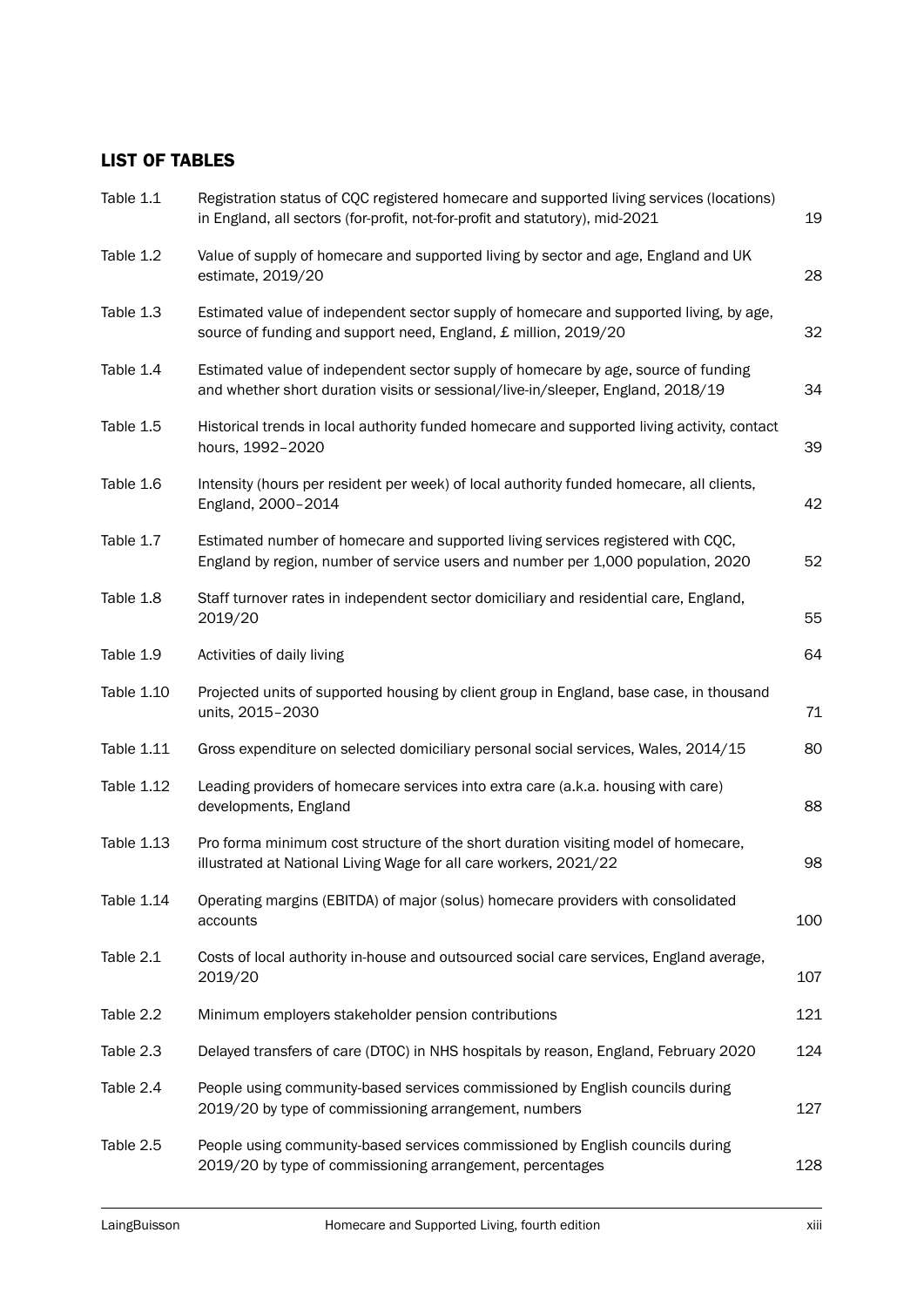| Table 4.1 | Numbers of CQC registered homecare and supported living services and service users by<br>provider sector and CQC service type, England, August 2021 | 147 |
|-----------|-----------------------------------------------------------------------------------------------------------------------------------------------------|-----|
| Table 4.2 | League table of major independent sector providers of homecare and supported living<br>services (all client groups), by turnover, UK, 2019/20       | 150 |
| Table 4.3 | Distribution of registered homecare and supported living service providers by caseload<br>band and provider type, England, mid-2021                 | 156 |
| Table 4.4 | Market leading independent sector providers of clinical homecare, by annual turnover,<br>UK 2019                                                    | 164 |
| Table 5.1 | Significant merger and acquisition transactions in the homecare and supported living<br>space, UK, 2010-2021                                        | 167 |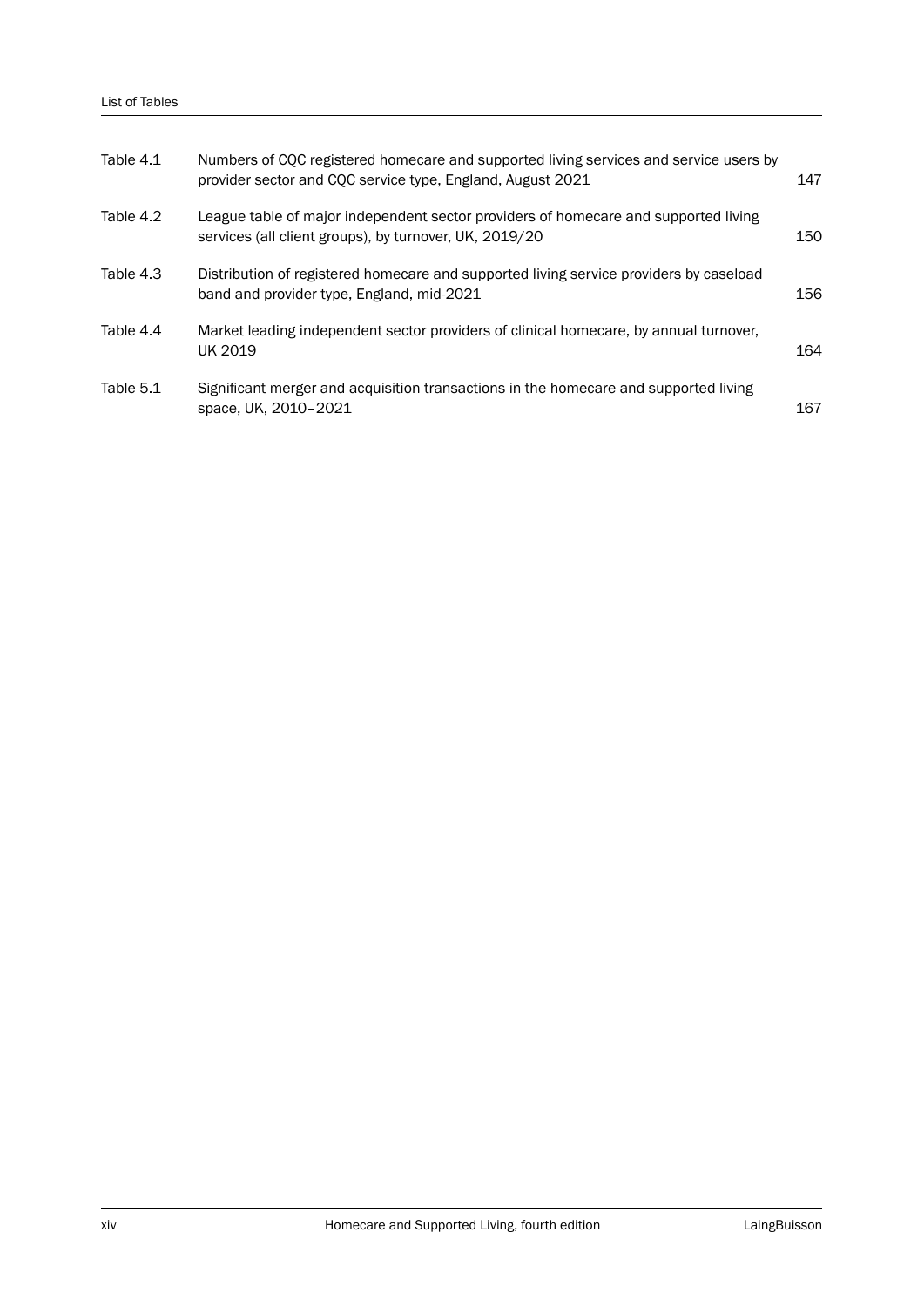## LIST OF FIGURES

|                     |  | Highlights Figure 1 Distribution of average fees for supported living services purchased by councils<br>from independent sector providers, Great Britain, £ per hour, 2020/21                                                        | 3  |
|---------------------|--|--------------------------------------------------------------------------------------------------------------------------------------------------------------------------------------------------------------------------------------|----|
| Highlights Figure 2 |  | Distribution of registered homecare and supported living services and service<br>users by caseload band, England, 2021                                                                                                               | 3  |
| Figure 1.1          |  | Scope of the report                                                                                                                                                                                                                  | 20 |
| Figure 1.2          |  | Annual value of the homecare and supported living sector, alongside other non-<br>residential care services, telecare and clinical homecare, UK, 2019/20                                                                             | 26 |
| Figure 1.3          |  | Value of supply of homecare and supported living by type of service and sector of<br>provision, England and UK estimate, 2019/20                                                                                                     | 27 |
| Figure 1.4          |  | Value of other non-residential social care services funded by councils, England and UK<br>estimate, 2019/20                                                                                                                          | 30 |
| Figure 1.5          |  | Segmentation of homecare services into short duration visits (hour or less) and<br>sessional/live-in/sleeper arrangements, all ages, England, 2019/20                                                                                | 35 |
| Figure 1.6          |  | Trends in value of independent sector supply of homecare and supported living by<br>funding source, England, 2014/15 to 2019/20                                                                                                      | 37 |
| Figure 1.7          |  | Change in gross current expenditure on adult social care by local authorities, in cash and<br>real terms, England, 2005/06 to 2019/20                                                                                                | 38 |
| Figure 1.8          |  | Annual homecare contact hours (millions) purchased by local authorities by sector of<br>provision, England, 1992-2020, and number of households/persons receiving local<br>authority funded homecare at year end, England, 1992-2014 | 41 |
| Figure 1.9          |  | Supported living contact hours (millions per year) purchased by local authorities by<br>sector of provision, England, all ages, 2014/15 to 2019/20                                                                                   | 42 |
| Figure 1.10         |  | Estimated number of adults receiving NHS Continuing Health Care (CHC) in their own<br>homes and in residential settings at financial year end, England, 2003-2020                                                                    | 43 |
|                     |  | Figure 1.11 Clinical homecare market growth, independent sector providers only, UK, 2004-2019                                                                                                                                        | 44 |
|                     |  | Figure 1.12a Sources of funding for HOMECARE provided by the independent sector and in-house<br>council teams, £ million, England, 2019/20                                                                                           | 46 |
|                     |  | Figure 1.12b Sources of funding for SUPPORTED LIVING provided by the independent sector and<br>in-house council teams, England, £ million, 2019/20                                                                                   | 46 |
| Figure 1.13         |  | Number of adults (aged 18+) receiving formal or informal care, all funding sources, UK,<br>2020 (pre-Covid)                                                                                                                          | 48 |
| Figure 1.14         |  | Percentage of adults (18+) receiving formal or informal care by age band, all funding<br>sources, UK, 2015-2020                                                                                                                      | 49 |
|                     |  | Figure 1.15a Vacancy rates by region for homecare and care homes, England, 2019/20                                                                                                                                                   | 56 |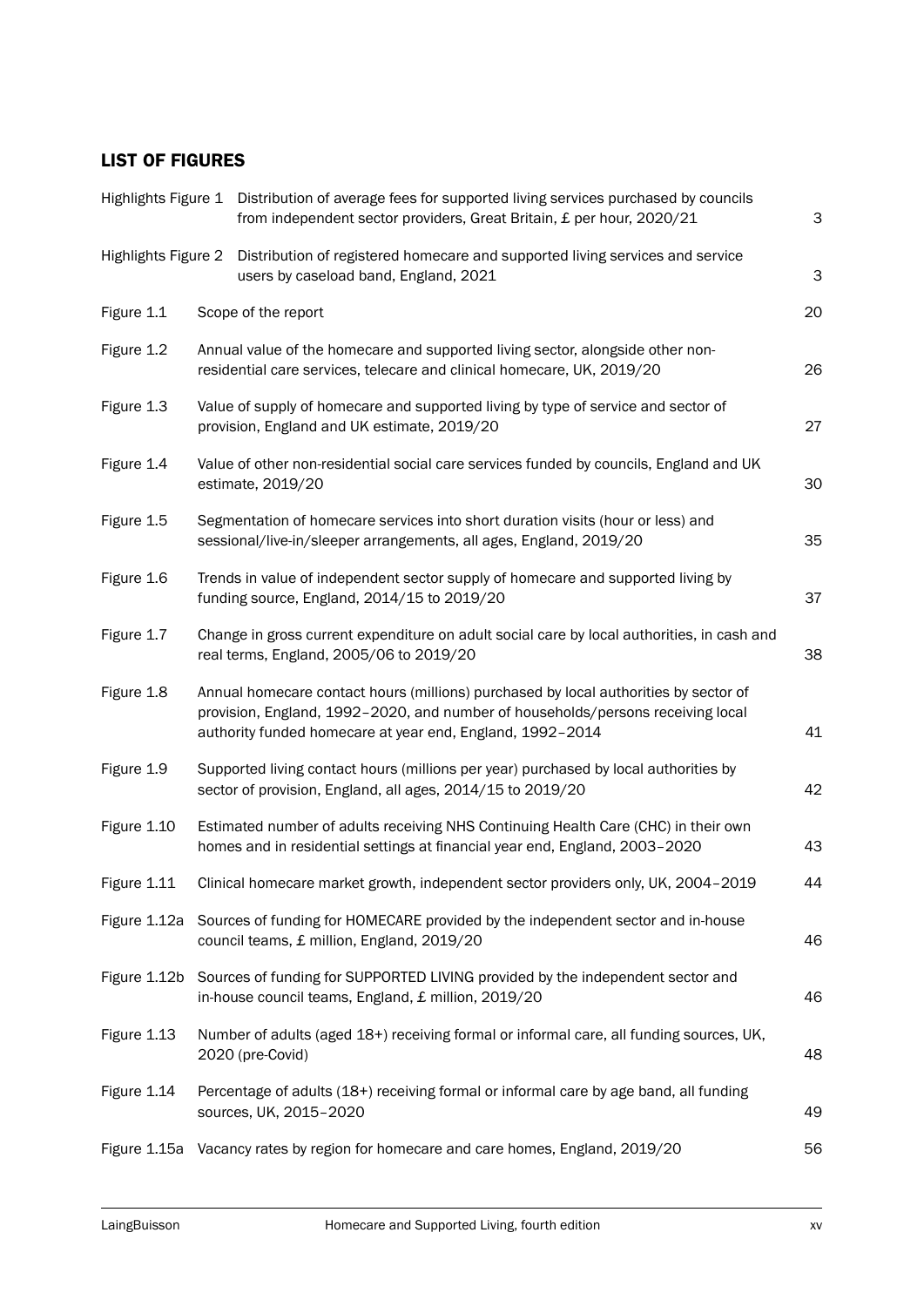|             | Figure 1.15b Vacancy rates in social care by role, England, 2012/13 to 2019/20                                                                             | 56  |
|-------------|------------------------------------------------------------------------------------------------------------------------------------------------------------|-----|
| Figure 1.16 | Estimated proportion of the adult social care workforce with a British nationality, by<br>region, 2019/20                                                  | 57  |
| Figure 1.17 | Growth in working population by age and demographic driver index of demand for<br>homecare (at constant age specific usage rates), UK, 2020-2031           | 58  |
| Figure 1.18 | Illustrative projection of demand for homecare services at constant prices, UK, £ million,<br>2020-2031                                                    | 62  |
| Figure 1.19 | Years spent in poor health from age 65, males and females, England, 2000-2002 up to<br>2016-2018                                                           | 63  |
| Figure 1.20 | Pensioner households' median net disposable income after housing costs at 2017/18<br>prices, UK, 1994/95 to 2018/19                                        | 65  |
| Figure 1.21 | Distribution of pensioner households' median net disposable income per week after<br>housing costs, UK, 2015/16 to 2018/19                                 | 65  |
| Figure 1.22 | Distribution of savings among pensioner households, UK, 2018/19                                                                                            | 66  |
| Figure 1.23 | Service users in residential settings (occupied beds), younger adults aged 18-64,<br>England, 1990 - 2020                                                  | 70  |
| Figure 1.24 | Estimated UK telehealth and telecare addressable and expressed market sizes, UK, 2016                                                                      | 74  |
| Figure 1.25 | Local authority funded homecare and Direct Payment activity, Scotland, 1998-2018                                                                           | 77  |
| Figure 1.26 | Local authority funded homecare intensity (contact hours per client per week), Scotland,<br>1998-2018                                                      | 77  |
| Figure 1.27 | Distribution of local authority funded homecare contact hours by provider sector,<br>Scotland, 1998-2018                                                   | 78  |
| Figure 1.28 | Local authority funded homecare and Direct Payment activity for adults aged 18+,<br>Wales, 2002-2019                                                       | 79  |
| Figure 1.29 | Local authority funded homecare intensity (contact hours per client per week), Wales,<br>2002-2016                                                         | 79  |
| Figure 1.30 | Distribution of local authority funded homecare contact hours by provider sector, Wales,<br>2008-2016                                                      | 80  |
| Figure 1.31 | Distribution of average fees for homecare purchased by councils from independent<br>sector providers, Great Britain, £ per hour, 2020/21                   | 99  |
| Figure 1.32 | Distribution of average fees for supported living servicers purchased by councils from<br>independent sector providers, Great Britain, £ per hour, 2020/21 | 99  |
| Figure 1.33 | Profitability of major homecare groups, EBITDA as a percentage of revenue, UK, 2006-<br>2020                                                               | 101 |